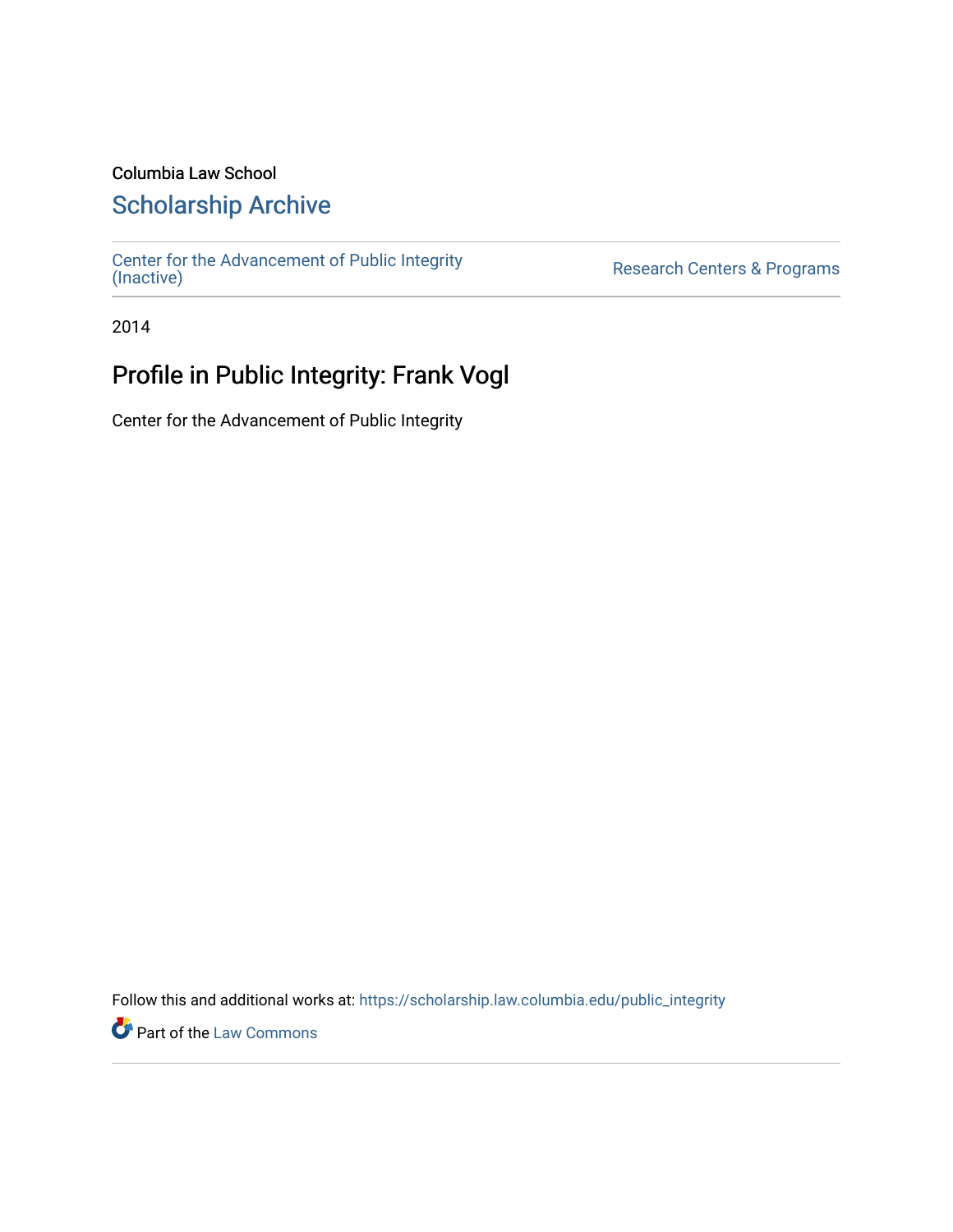# **CENTER 體 ADVANCEMENT**<sub>OF</sub> **PUBLIC INTEGRITY**

# **Profiles in Public Integrity: Frank Vogl**



*Frank Vogl is Co-Founder of The Partnership for Transparency Fund and Co-Founder of Transparency International, former Vice Chairman of the Board of Directors and currently a member of the Transparency International Advisory Council and the Advisor to Transparency International's global Managing Director. He is also the President of Vogl Communications and former* 

*World Bank Group Director of Information and Public Affairs and acting head of External Relations. Previously, Vogl was an international economics correspondent for Reuters news service and The Times (London).* 

#### **You began your career as a journalist covering international economics. What led you to transition to fighting against corruption?**

As a reporter in the late 1960s and through the 1970s I wrote about many business and political scandals, including Watergate and the important subsequent U.S. Congressional hearings that led to the U.S. Foreign Corrupt Practices Act (FCPA), which strengthened my understanding and interest in business ethics and corruption control. From 1981 to 1990, I served as the Director of Information & Public Affairs at the World Bank and became increasingly sensitized to the impact that corruption had on undermining aid initiatives and in increasing poverty in poor countries. So, when Peter Eigen, then the Director of the World Bank's Regional Mission for Eastern Africa, started talking with me in late 1990 about the need for a global anticorruption NGO I was most interested. Together with a group of likeminded friends, we went on to launch Transparency International (TI) in 1993.

TI's goals were: (1) raising global awareness of the damage done by corruption; (2) campaigning to convince the World Bank and other aid agencies to recognize that they had responsibilities to counter corruption; and (3) campaigning to create a level business playing field where multinational corporations worldwide were subject to national laws similar to the FCPA.

COLUMBIA LAW SCHOOL JEROME GREENE HALL 435 WEST 116TH STREET NEW YORK, NEW YORK 10027  $(212) 854 - 6186$ WWW.LAW.COLUMBIA.EDU/CAPI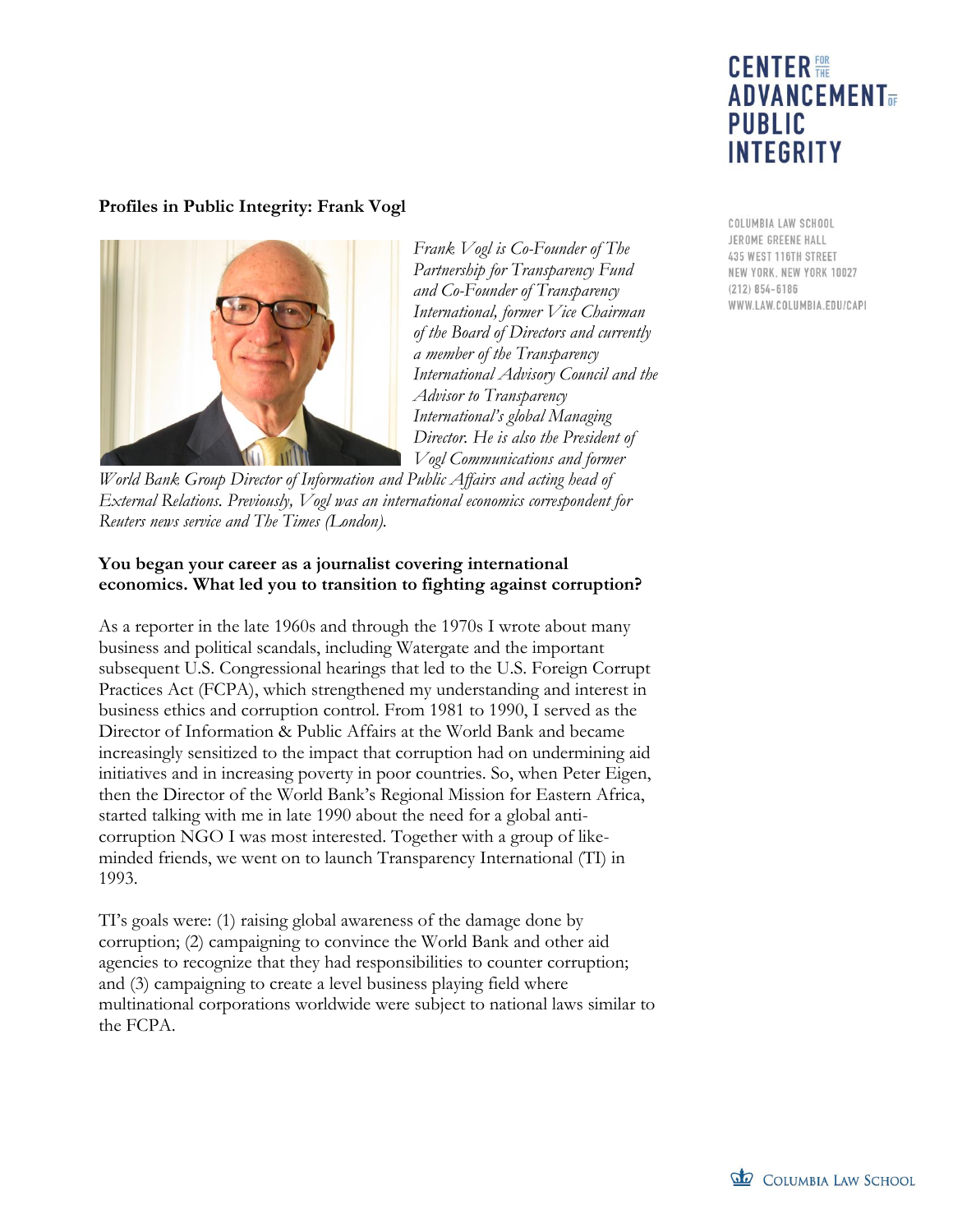## **Transparency International quickly built a global reputation through high-profile projects like the annual Corruption Perceptions Index. What lessons did you learn from the rise of TI about how anticorruption activists can communicate effectively and gain visibility?**

The prime organizational lesson was that securing sustainable anti-corruption action demanded national organizations campaigning at the national level, mobilizing citizens and monitoring developments. This led to the formation of TI national chapters and today there are 100 of them. They are the driving force of the global TI movement, each contributing both to TI's global agenda, while building domestic priorities and domestic anti-corruption measures that are likely to be most effective within the national setting. The second very important lesson is that all of our activities needed to be solidly grounded and that here research has to play a vital role. The *Corruption Perceptions Index*, first launched in 1995, is one of many research tools and products developed by TI, widely used today.

### **What do you think have been TI's biggest accomplishments? What challenges remain for the organization, and for the anti-corruption movement in general?**

Our greatest accomplishment has been the building of a genuinely global anti-corruption movement that at municipal, national, regional and global levels has had and is having a major impact on a broad anti-corruption agenda, spanning human rights and poverty, to peace and security, to business and finance. We have played major roles in promoting international anti-corruption conventions, setting new national laws and regulations in many countries and securing powerful anti-corruption statements from world leaders. But the biggest challenges today remain enforcement of government declarations, conventions and laws and the ending of impunity. Our new "No Impunity" campaign underscores the essential need for building strong, independent institutions that can secure justice for all and be transparent and publicly accountable.

### **In 2000, you co-founded the Partnership for Transparency Fund (PTF), a nonprofit organization providing advice and small development grants to local partners in new democracies. What lessons have you learned about fostering effective anti-corruption efforts at the local level?**

We have implemented over 240 PTF projects in about 50 countries with a very large number of local civil society partners. We have learned how valuable it is to develop time-bound, sharply targeted, local projects to build